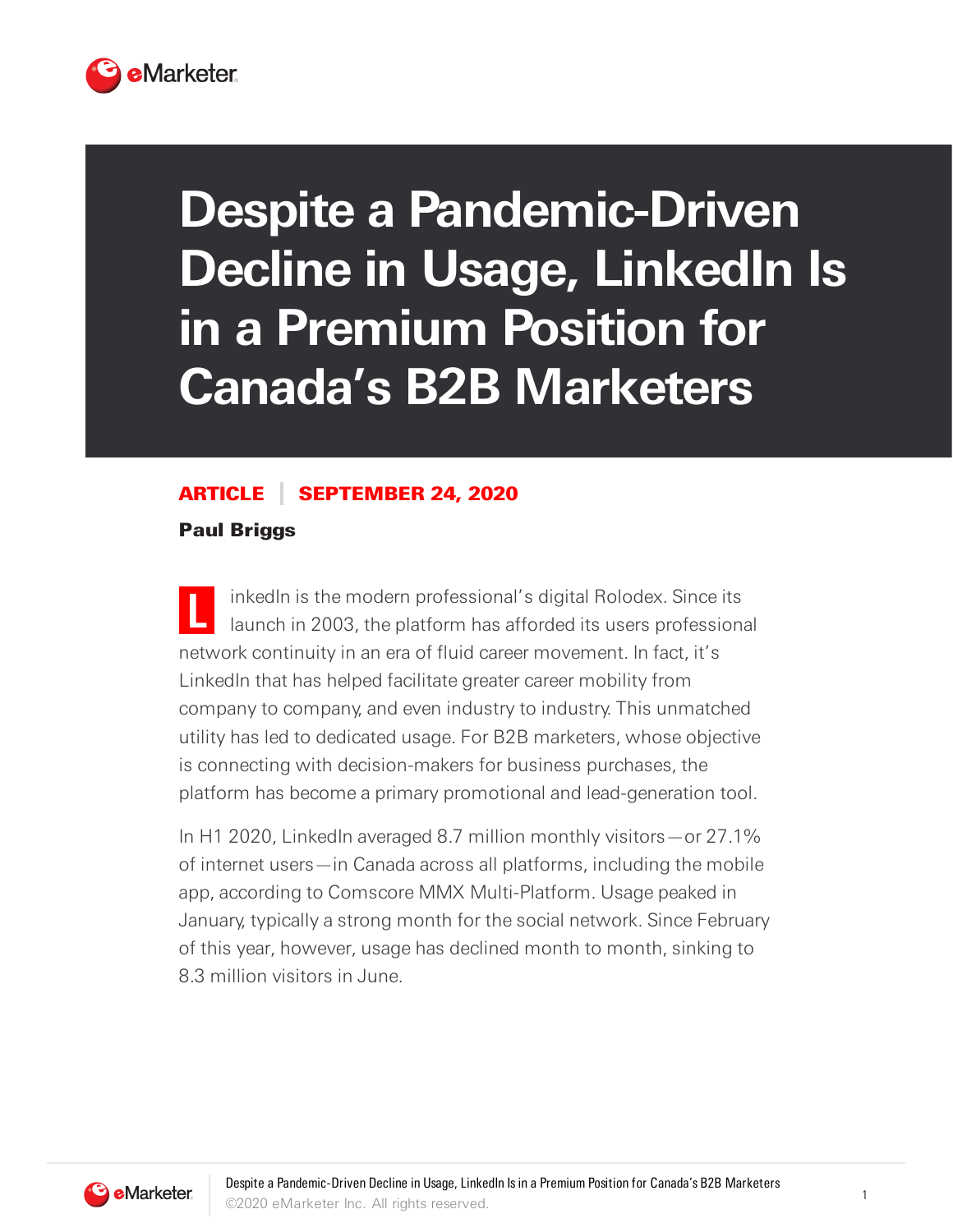

The pandemic contributed to this decline in two notable ways. Employment levels and hiring both cratered in March and April due to government lockdown measures. People also turned to more personal social media for connecting with friends and family and for health and safety information. There was a slight uptick in mobile app usage in May, likely driven by users looking to re-enter the workforce.

According to an April 2020 poll from the Ryerson University Social Media Lab, LinkedIn trails only two other social networks, Facebook and Instagram, in the number of account holders in Canada. Of the adult internet users in Canada surveyed, 44% said they had a LinkedIn account, compared with 83% for Facebook and 51% for Instagram.

In terms of daily use, however, LinkedIn ranked last among the social networks, with only 27% of respondents reporting they visited the platform every day. That reflects the dispassionate utility of the platform, in stark contrast with the emotional conversations, often in reaction to societal trends and developments, taking place on other social media sites.

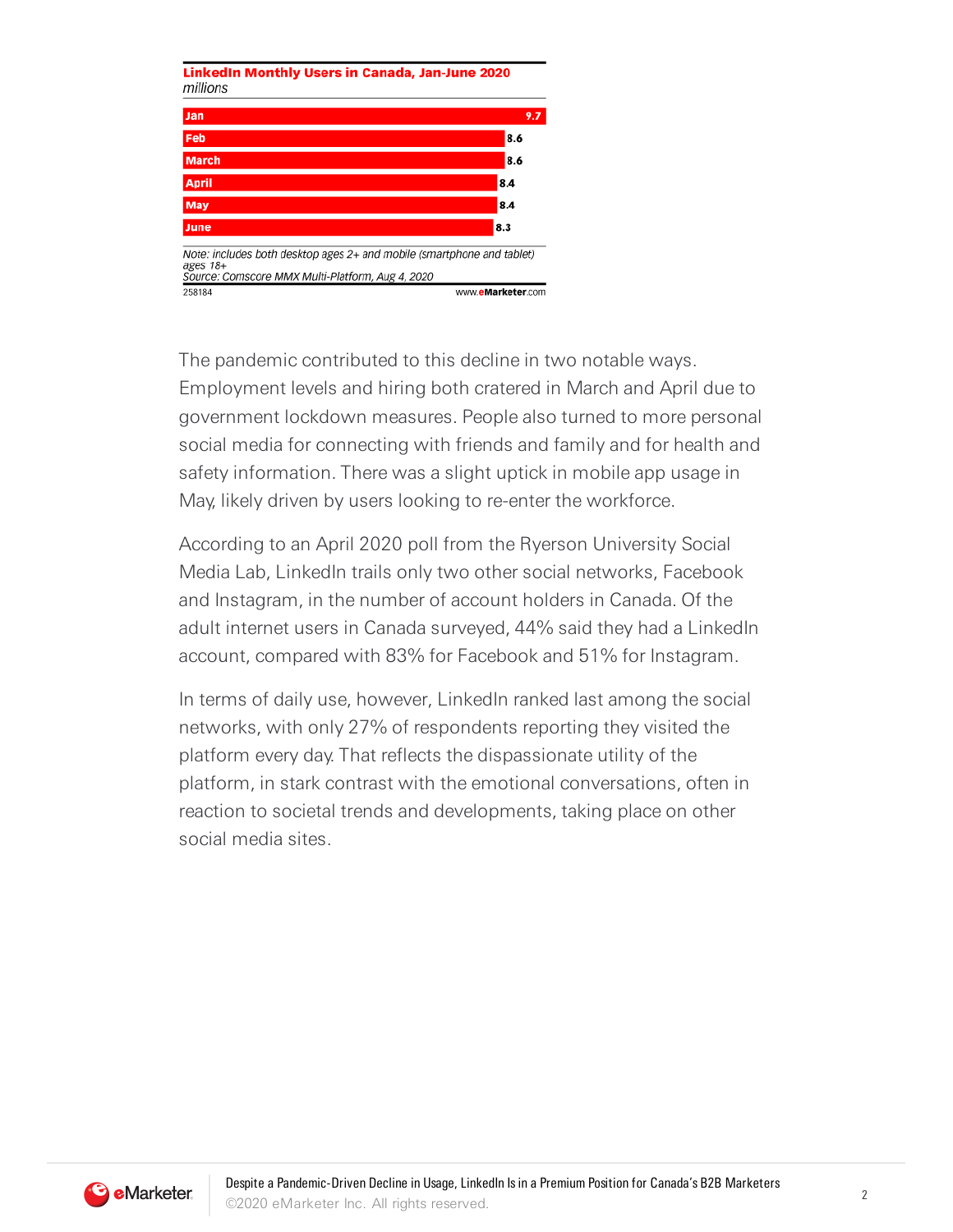## **Internet Users in Canada Who Have an Account on** Select Social Media Platforms, 2017 & 2020 % of respondents

|                                                                                                                                                                                                                     | 2017 | 2020              |
|---------------------------------------------------------------------------------------------------------------------------------------------------------------------------------------------------------------------|------|-------------------|
| Facebook                                                                                                                                                                                                            | 84%  | 83%               |
| Messaging apps*                                                                                                                                                                                                     | ٠    | 65%               |
| YouTube                                                                                                                                                                                                             | 59%  | 64%               |
| Instagram                                                                                                                                                                                                           | 37%  | 51%               |
| LinkedIn                                                                                                                                                                                                            | 46%  | 44%               |
| Twitter                                                                                                                                                                                                             | 42%  | 42%               |
| Pinterest                                                                                                                                                                                                           | 38%  | 40%               |
| Snapchat                                                                                                                                                                                                            | 22%  | 27%               |
| reddit                                                                                                                                                                                                              | 9%   | 15%               |
| TikTok/Douvin                                                                                                                                                                                                       | ۰    | 15%               |
| Tumblr                                                                                                                                                                                                              | 11%  | 9%                |
| Twitch                                                                                                                                                                                                              | -    | 9%                |
| WeChat/Weixin                                                                                                                                                                                                       | ٠    | 7%                |
| Blockchain-based platforms                                                                                                                                                                                          | ٠    | 4%                |
| QQ                                                                                                                                                                                                                  | ٠    | 3%                |
| Renren                                                                                                                                                                                                              | ٠    | 3%                |
| Kuaishou                                                                                                                                                                                                            | ٠    | 3%                |
| Youku Tudou                                                                                                                                                                                                         | ٠    | 3%                |
| Qzone                                                                                                                                                                                                               | ۰    | 2%                |
| Sina Weibo                                                                                                                                                                                                          | ٠    | 2%                |
| Note: ages 18+; *e.g., WhatsApp, Facebook Messenger, Viber, Telegram,<br>Line, IMO<br>Source: Ryerson University Social Media Lab, "The State of Social Media in<br>Canada 2020" conducted by Dynata, July 13, 2020 |      |                   |
| 257804                                                                                                                                                                                                              |      | www.eMarketer.com |

For B2B marketers, LinkedIn is the top digital channel for executing both organic and paid campaigns. In recent years, LinkedIn has released an increasing number of features that support B2B marketing efforts. Such features include letting marketers share content on a company page to create engagement and offering paid ads that help generate leads. Few would argue that LinkedIn is as feature-rich as other social media marketing platforms like Facebook and Twitter. But LinkedIn is closing the gap, and B2B marketers are starting to take note.

"LinkedIn is included in about 80% of campaigns we run for B2B companies," said Lisa Shepherd, president of Mezzanine Growth, a Toronto-based B2B agency. "B2B companies tend to have a long selling cycle, involving several decision-makers and influencers. You can be certain that at least one of them is going to check out your company on LinkedIn."

Some 73.0% of B2B brand marketers worldwide said LinkedIn was the social media platform that generated the most return on investment